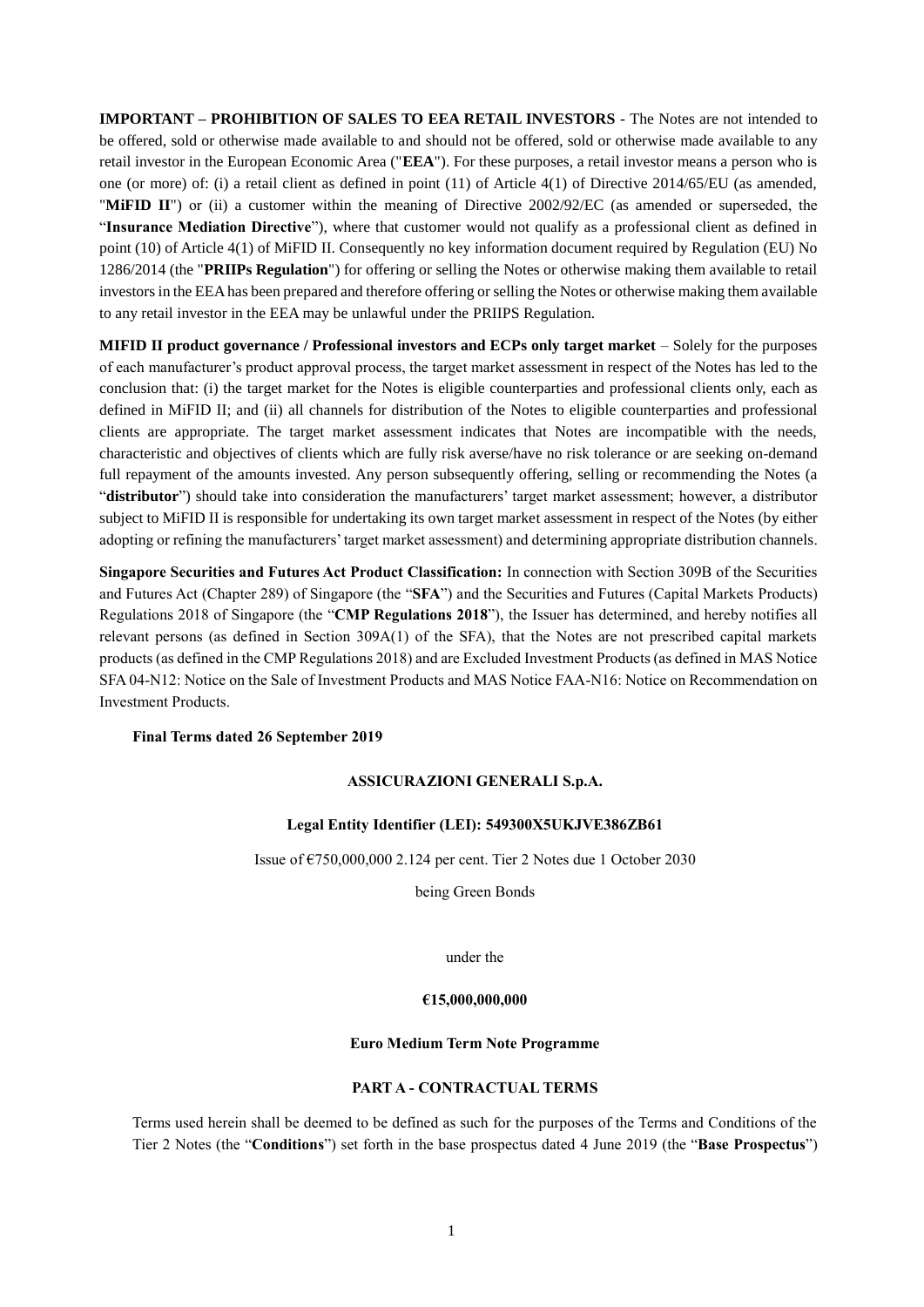and the supplement to the Base Prospectus dated 13 September 2019, which together constitute a base prospectus for the purposes of Directive 2003/71/EC (as amended by Directive 2010/73/EU) (the "**Prospectus Directive**") and the relevant implementing measures in Luxembourg. This document constitutes the Final Terms of the Notes described herein for the purposes of Article 5.4 of the Prospectus Directive and must be read in conjunction with such Base Prospectus as so supplemented. Full information on the Issuer is only available on the basis of the Base Prospectus as so supplemented and full information on the offer of the Notes is only available on the basis of the combination of these Final Terms and the Base Prospectus as so supplemented. The Base Prospectus and the supplement to the Base Prospectus is available for viewing at the registered office of the Issuer and copies may be obtained from the principal office of the Paying Agents in Luxembourg. The Base Prospectus and the supplement and, in the case of Notes admitted to trading on the regulated market of the Luxembourg Stock Exchange, the applicable Final Terms will also be published on the website of the Luxembourg Stock Exchange (*www.bourse.lu*).

| 1. | (i)                                                       | Series Number:                                                                                                     | 18                                                                                                                                                                                   |
|----|-----------------------------------------------------------|--------------------------------------------------------------------------------------------------------------------|--------------------------------------------------------------------------------------------------------------------------------------------------------------------------------------|
|    | (ii)                                                      | Tranche Number:                                                                                                    | 1                                                                                                                                                                                    |
| 2. |                                                           | Specified Currency or Currencies:                                                                                  | Euro (" $\mathbf{\hat{\epsilon}}$ ")                                                                                                                                                 |
|    |                                                           | Condition 2(a) (Interpretation $-$<br>Definitions - Specified Currency)                                            |                                                                                                                                                                                      |
| 3. | Aggregate Nominal Amount of Notes<br>admitted to trading: |                                                                                                                    |                                                                                                                                                                                      |
|    | (i)                                                       | Series:                                                                                                            | €750,000,000                                                                                                                                                                         |
|    | (ii)                                                      | Tranche:                                                                                                           | €750,000,000                                                                                                                                                                         |
| 4. | <b>Issue Price:</b>                                       |                                                                                                                    | 100% of the Aggregate Nominal Amount                                                                                                                                                 |
| 5. | (i)                                                       | Specified Denomination(s):<br>Condition 2(a)<br>$(Interpretation - Definitions$<br>$-$ Specified<br>Denominator(s) | €100,000 and integral multiples of €1,000 in excess<br>thereof up to and including $£199,000$ . No Notes in<br>definitive form will be issued with a denomination above<br>€199,000. |
|    | (ii)                                                      | <b>Calculation Amount:</b><br>Condition 2(a)<br>(Interpretation - Definitions<br>- Calculation Amount)             | €1,000                                                                                                                                                                               |
| 6. | (i)                                                       | <b>Issue Date:</b><br>Condition $2(a)$<br>$(Interpretation - Definitions$<br>$-$ <i>Issue Date</i> )               | 1 October 2019                                                                                                                                                                       |
|    | (ii)                                                      | <b>Interest Commencement</b><br>Date:<br>Condition $2(a)$                                                          | <b>Issue Date</b>                                                                                                                                                                    |
|    |                                                           | (Interpretation - Definitions                                                                                      |                                                                                                                                                                                      |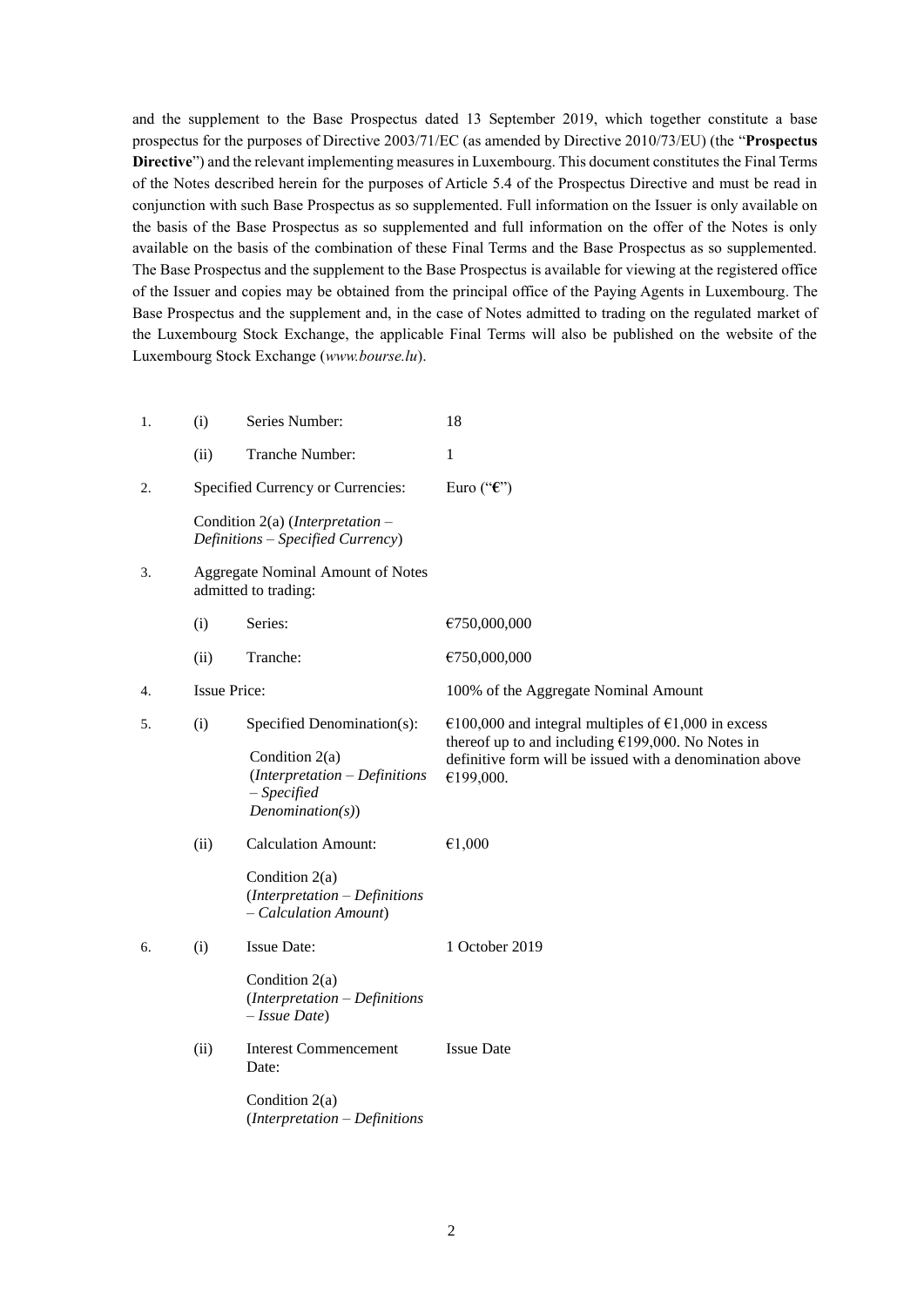|     |                        | - Interest Commencement<br>Date)                                           |                                                                                                                                                                                |
|-----|------------------------|----------------------------------------------------------------------------|--------------------------------------------------------------------------------------------------------------------------------------------------------------------------------|
| 7.  | <b>Maturity Date:</b>  |                                                                            | The Interest Payment Date falling in October 2030                                                                                                                              |
|     |                        | Condition 2(a) (Interpretation –<br>Definitions - Maturity Date)           |                                                                                                                                                                                |
|     |                        |                                                                            | Condition 6 (Conditions for Redemption) and Condition<br>10.1.1 (Redemption and Purchase - Redemption<br>Scheduled Redemption of Notes with specified maturity<br>date) apply. |
| 8.  | <b>Interest Basis:</b> |                                                                            | 2.124% Fixed Rate                                                                                                                                                              |
|     |                        | Condition 8 ( <i>Interest</i> )                                            |                                                                                                                                                                                |
|     |                        |                                                                            | (further particulars specified below)                                                                                                                                          |
| 9.  |                        | Redemption/Payment Basis:                                                  | Redemption at par                                                                                                                                                              |
|     | Purchase)              | Condition 10 (Redemption and                                               |                                                                                                                                                                                |
| 10. | (i)                    | Change of interest following<br><b>Optional Redemption Date</b><br>(Call): | Not Applicable                                                                                                                                                                 |
|     | (ii)                   | Interest Basis reset on Reset<br>Date:                                     | Not Applicable                                                                                                                                                                 |
| 11. | Call Options:          |                                                                            |                                                                                                                                                                                |
|     | reasons)               | Condition 10.2 (Redemption for tax                                         | Redemption for tax reasons                                                                                                                                                     |
|     |                        | Condition 10.3 (Redemption at the<br>option of the Issuer)                 | Not Applicable                                                                                                                                                                 |
|     |                        | Condition 10.4 (Optional Redemption<br>due to a Regulatory Event)          | Optional Redemption due to a Regulatory Event                                                                                                                                  |
|     |                        | Condition 10.5 (Optional Redemption<br>due to a Rating Event)              | Optional Redemption due to a Rating Event                                                                                                                                      |
|     |                        | Condition 10.6 (Optional Redemption<br>due to an Accounting Event)         | Not Applicable                                                                                                                                                                 |
|     |                        |                                                                            | (further particulars specified below)                                                                                                                                          |
| 12. |                        | <b>Status of the Notes:</b>                                                | Senior Dated Subordinated Notes                                                                                                                                                |
|     |                        | Condition 4 (Status of the Notes)                                          |                                                                                                                                                                                |
|     |                        | PROVISIONS RELATING TO INTEREST (IF ANY) PAYABLE                           |                                                                                                                                                                                |

13. **Fixed Rate Note Provisions** Applicable

Condition 8.1 (*Interest – Interest on Fixed Rate Notes*)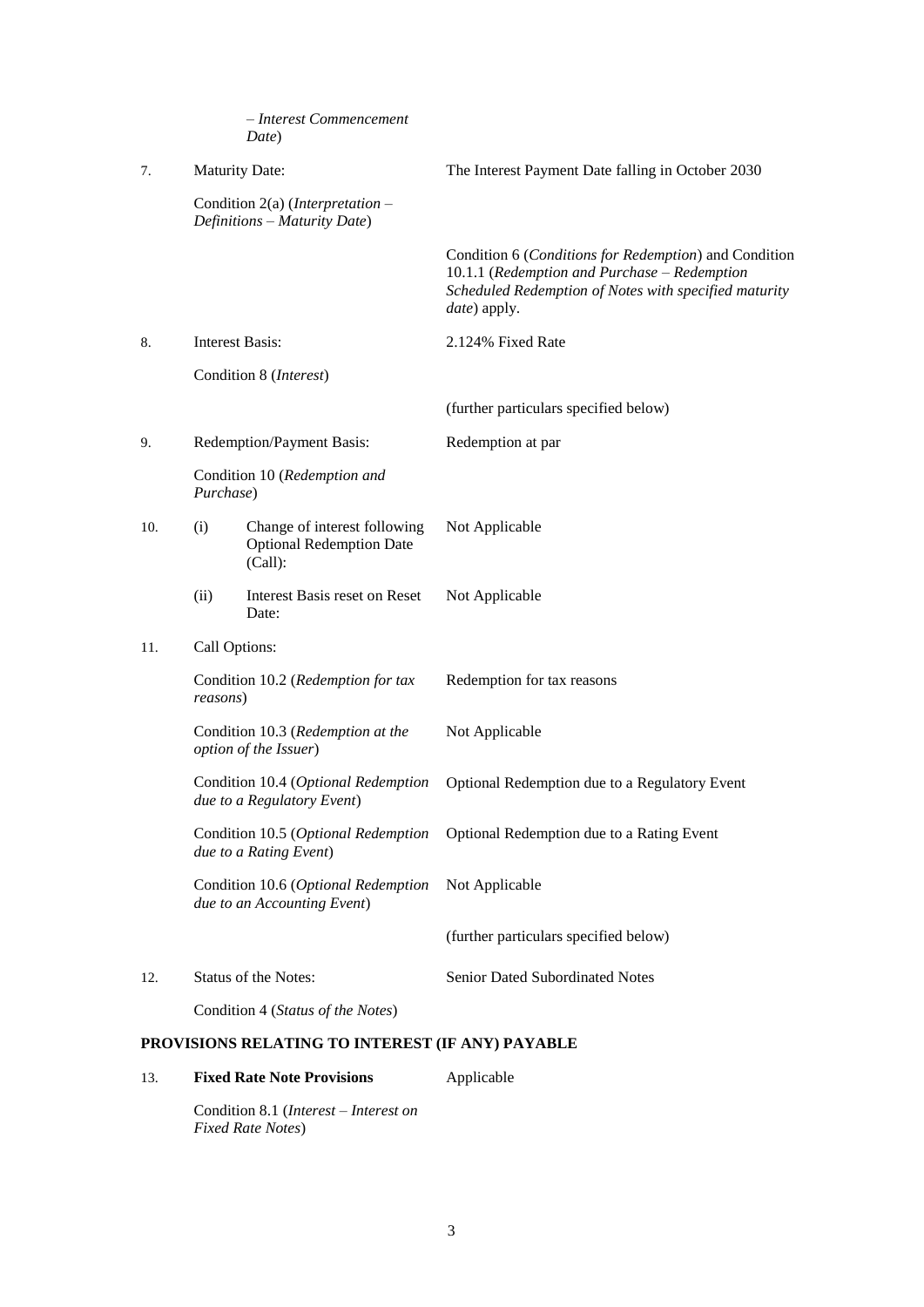| (ii)                         | Interest Payment Date(s):                                                                    | 1 October in each year from (and including) 1 October<br>2020 up to and including the date of redemption of the<br><b>Notes</b> |
|------------------------------|----------------------------------------------------------------------------------------------|---------------------------------------------------------------------------------------------------------------------------------|
| (iii)                        | <b>Fixed Coupon Amount:</b>                                                                  | $E$ 21.24 per Calculation Amount                                                                                                |
|                              | Condition 8.1.2 (Interest -<br><b>Interest on Fixed Rate Notes</b><br>- Fixed Coupon Amount) |                                                                                                                                 |
| (iv)                         | Broken Amount(s):                                                                            | Not Applicable                                                                                                                  |
|                              | Condition $2(a)$<br>$(Interpretation - Definitions$<br>- Broken Amount)                      |                                                                                                                                 |
| (v)                          | Day Count Fraction:                                                                          | Actual/Actual (ICMA)                                                                                                            |
| 14.                          | <b>Reset Note Provisions</b>                                                                 | Not Applicable                                                                                                                  |
| <b>Reset Notes</b> )         | Condition 8.2 (Interest - Interest on                                                        |                                                                                                                                 |
| 15.                          | <b>Floating Rate Note Provisions</b>                                                         | Not Applicable                                                                                                                  |
| <b>Floating Rate Notes</b> ) | Condition 8.3 (Interest - Interest on                                                        |                                                                                                                                 |
| 16.                          | <b>Zero Coupon Note Provisions</b>                                                           | Not Applicable                                                                                                                  |
|                              | Condition 9 (Zero Coupon Notes)                                                              |                                                                                                                                 |
|                              |                                                                                              | PROVISIONS RELATING TO OPTIONAL REDEMPTION DATE (CALL)                                                                          |

Condition 7 (*Initial and Post-Call Interest Provisions*)

| 17. | <b>Fixed Rate Note Provisions</b>    | Not Applicable |
|-----|--------------------------------------|----------------|
| 18  | <b>Floating Rate Note Provisions</b> | Not Applicable |

# **PROVISIONS RELATING TO INTEREST DEFERRAL**

Condition 5 (*Deferral of Interest*)

19. (i) Optional Deferral of Interest: Not Applicable

Condition 5.1 (*Deferral of Interest – Optional Deferral of Interest*)

(ii) Mandatory Deferral of Interest Applicable

> Condition 5.2 (*Deferral of Interest – Mandatory Deferral of Interest*)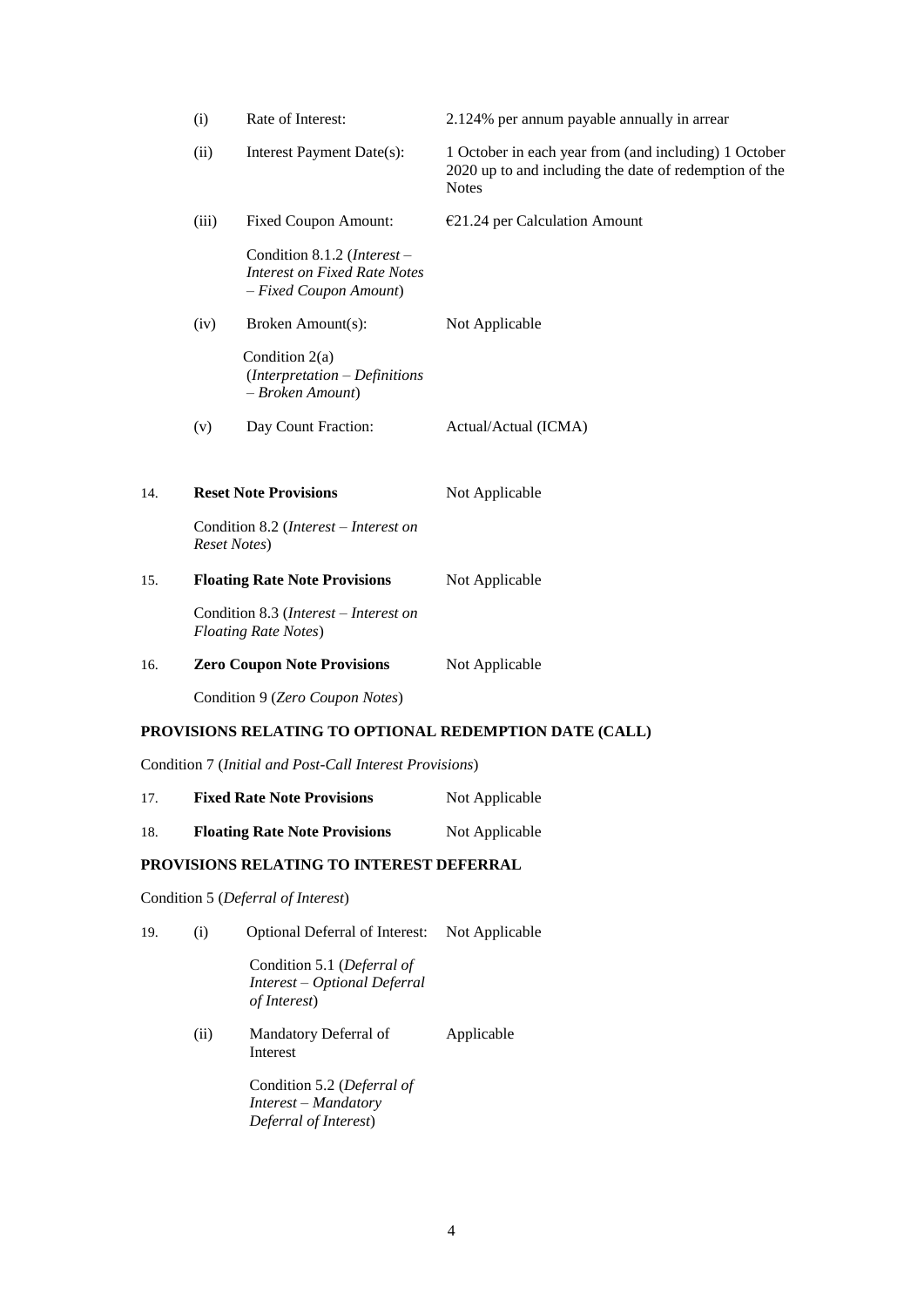(iii) Deferred Interest Payment Events

Condition 5.3 (*Arrears of* 

*Interest*) Deferred Interest Payment Events Option C applies

# **PROVISIONS RELATING TO REDEMPTION**

| 20. | <b>Call Option</b>             |                                                                                                                    | Not Applicable                                                          |
|-----|--------------------------------|--------------------------------------------------------------------------------------------------------------------|-------------------------------------------------------------------------|
|     | of the Issuer)                 | Condition 10.3 (Redemption and<br>Purchase – Redemption at the option                                              |                                                                         |
| 21. |                                | <b>Optional Redemption due to a</b><br><b>Regulatory Event</b>                                                     | Applicable                                                              |
|     |                                | Condition 10.4 (Redemption and<br>Purchase - Optional Redemption due<br>to a Regulatory Event)                     | Partial Optional Redemption due to a Regulatory Event<br>does not apply |
| 22. | <b>Rating Event</b>            | <b>Optional Redemption due to a</b>                                                                                | Applicable                                                              |
|     |                                | Condition 10.5 (Redemption and<br>Purchase - Optional Redemption due<br>to a Rating Event)                         |                                                                         |
| 23. |                                | <b>Optional Redemption due to an</b><br><b>Accounting Event</b>                                                    | Not Applicable                                                          |
|     |                                | Condition 10.6 (Redemption and<br>Purchase - Optional Redemption due<br>to an Accounting Event)                    |                                                                         |
| 24. |                                | <b>Final Redemption Amount</b>                                                                                     | $€1,000$ per Calculation Amount.                                        |
|     | Amount)                        | Condition 2(a) ( <i>Interpretation</i> –<br>Definitions - Final Redemption                                         |                                                                         |
| 25. | <b>Early Redemption Amount</b> |                                                                                                                    |                                                                         |
|     | (i)                            | Early Redemption<br>Amount(s) payable on<br>redemption for taxation<br>reasons (Early Redemption<br>Amount (Tax)): | Principal amount outstanding of the Notes                               |
|     |                                | Condition 10.2 (Redemption<br>and Purchase - Redemption<br>for tax reasons)                                        |                                                                         |
|     | (ii)                           | Early Redemption Amount<br>(Regulatory):                                                                           | Principal amount outstanding of the Notes                               |
|     |                                | Condition 10.4 (Redemption<br>and Purchase - Optional                                                              |                                                                         |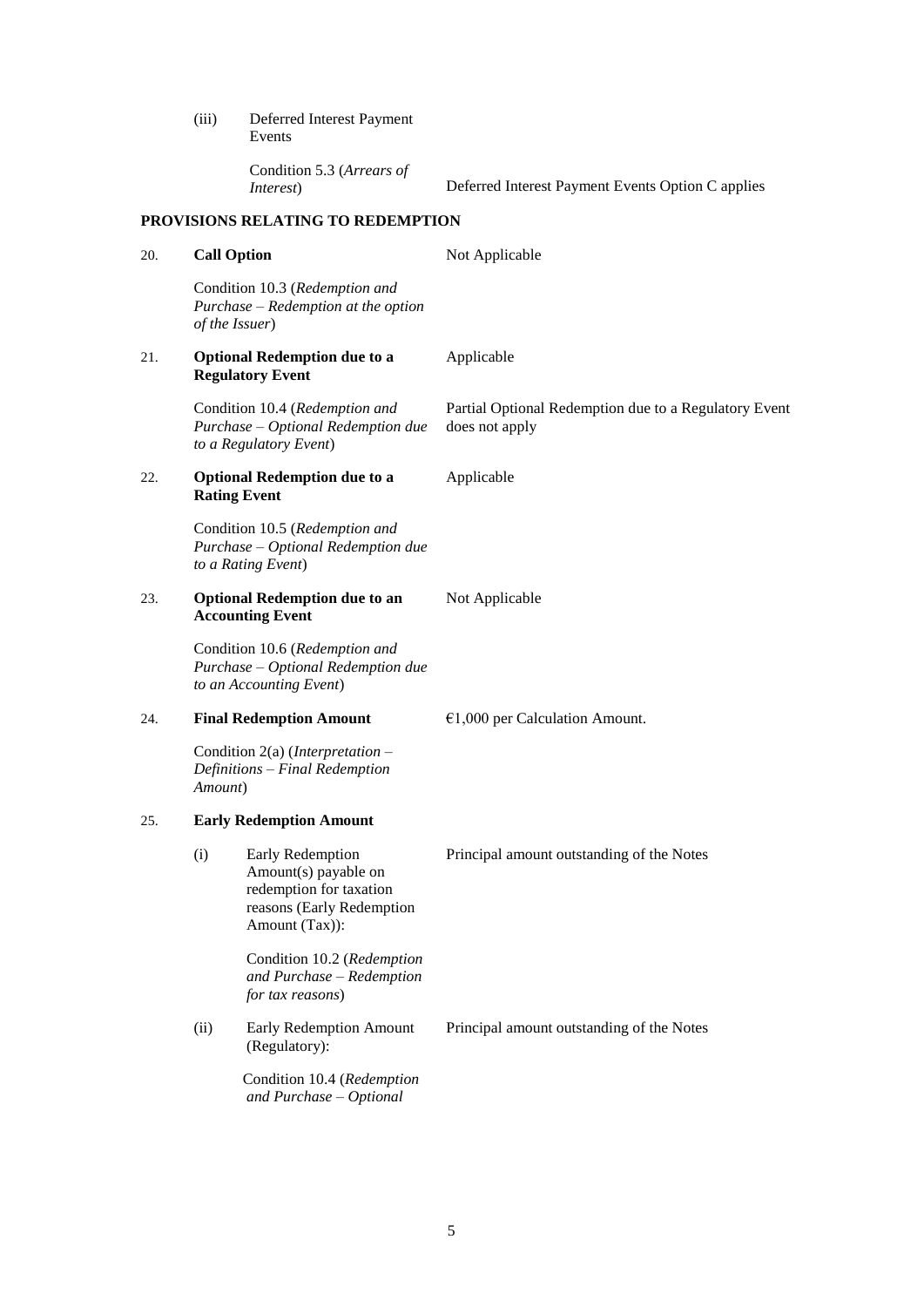|       | Redemption due to a<br><b>Regulatory Event)</b>                                                            |                                           |
|-------|------------------------------------------------------------------------------------------------------------|-------------------------------------------|
| (iii) | <b>Early Redemption Amount</b><br>(Rating Event):                                                          | Principal amount outstanding of the Notes |
|       | Condition 10.5 (Redemption<br>and Purchase - Optional<br>Redemption due to a Rating<br>Event)              |                                           |
| (iv)  | Early Redemption Amount<br>(Accounting Event):                                                             | Not Applicable                            |
|       | Condition 10.6 (Redemption<br>and Purchase - Optional<br>Redemption due to an<br><b>Accounting Event</b> ) |                                           |
| (v)   | Make Whole Amount:                                                                                         | Not Applicable                            |
|       | Redemption Margin:                                                                                         | Not Applicable                            |
|       | Reference Bond:                                                                                            | Not Applicable                            |
|       | Quotation Time:                                                                                            | Not Applicable                            |
| (vi)  | Party responsible for<br>calculating the Make Whole<br>Amount:                                             | Not Applicable                            |

# 26. **Conditions for Redemption**

Condition 6 (*Conditions for Redemption*)

Relevant Undertaking Condition Not Applicable

# **GENERAL PROVISIONS APPLICABLE TO THE NOTES**

| 27. | Form of Notes:                                                                                                             | Temporary Global Note exchangeable for a Permanent<br>Global Note which is exchangeable for Definitive Notes |  |
|-----|----------------------------------------------------------------------------------------------------------------------------|--------------------------------------------------------------------------------------------------------------|--|
|     | Condition 3 (Form, denomination<br>and title)                                                                              | in the limited circumstances specified in the Permanent<br>Global Note.                                      |  |
| 28. | New Global Note:                                                                                                           | Applicable                                                                                                   |  |
| 29. | Additional Financial Centre(s) or<br>other special provisions relating to<br><b>Payment Business Days:</b>                 | Not Applicable                                                                                               |  |
|     | Condition $2(a)$ ( <i>Interpretation</i> –<br>Definitions - Additional Financial<br>Centre(s))                             |                                                                                                              |  |
| 30. | Talons for future Coupons or<br>Receipts to be attached to Definitive<br>Notes (and dates on which such<br>Talons mature): | N <sub>0</sub>                                                                                               |  |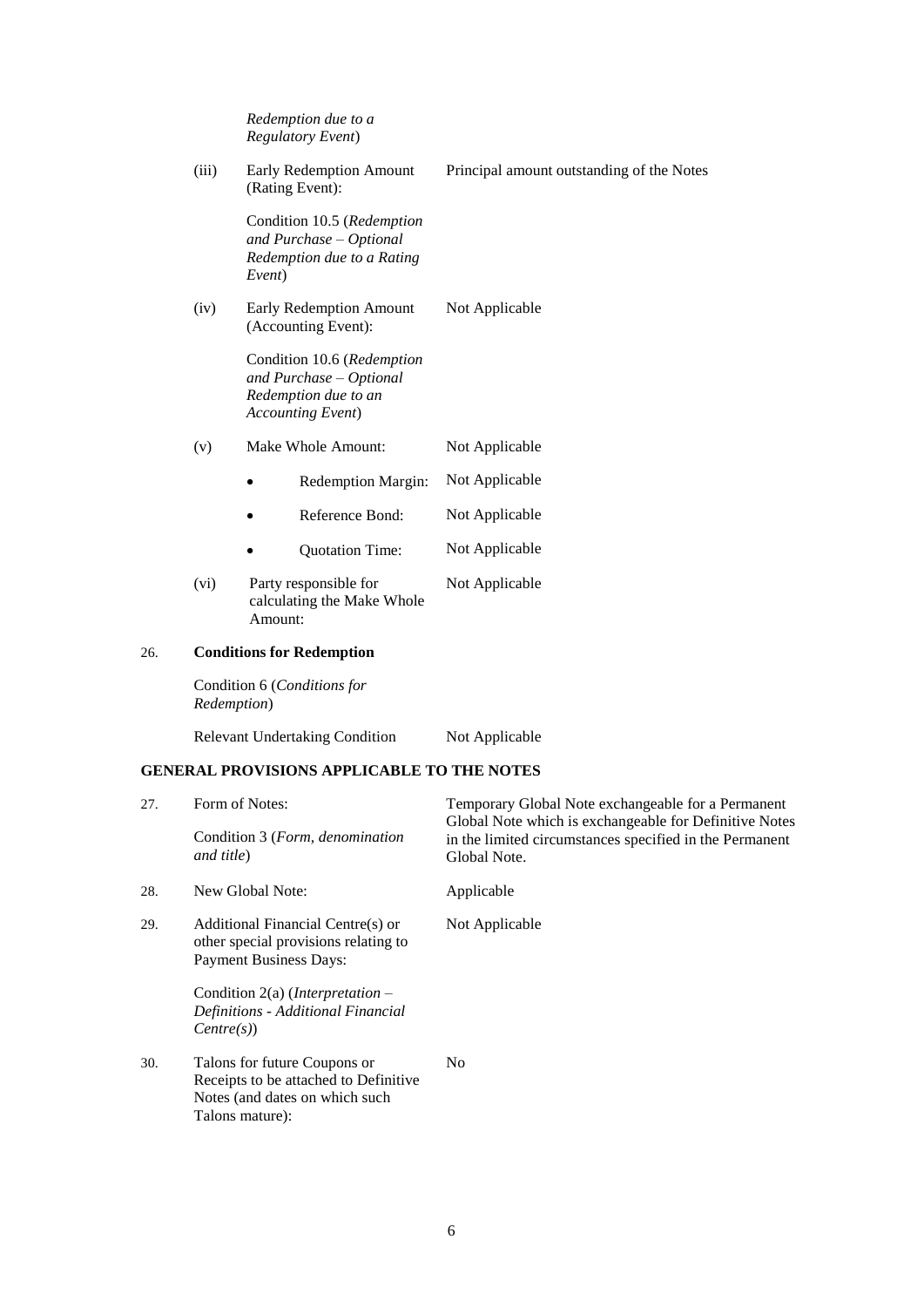| 31. | <b>Unmatured Coupons void</b>                                             | Condition $11(f)$ applies                                                                                                                                                                                                  |  |
|-----|---------------------------------------------------------------------------|----------------------------------------------------------------------------------------------------------------------------------------------------------------------------------------------------------------------------|--|
|     | Condition 11(f) ( <i>Payments</i> –<br>Unmatured Coupons void)            |                                                                                                                                                                                                                            |  |
| 32. | Regulatory/Tax/Rating/Accounting<br><b>Event Modification Provisions:</b> | Condition $17.4(a)(A)$ ( <i>Modification and/or Exchange</i><br>following a Regulatory Event, Tax Event, Rating Event<br>or Accounting Event) is applicable in relation to<br>Regulatory Event, Tax Event and Rating Event |  |
|     | Regulatory/Tax/Rating/Accounting<br><b>Event Exchange Provisions:</b>     | Condition $17.4(a)(B)$ ( <i>Modification and/or Exchange</i><br>following a Regulatory Event, Tax Event, Rating Event<br>or Accounting Event) is applicable in relation to<br>Regulatory Event, Tax Event and Rating Event |  |
| 33. | <b>Substitution Provisions</b>                                            | Applicable                                                                                                                                                                                                                 |  |
|     | Condition 17.5 (Substitution)                                             |                                                                                                                                                                                                                            |  |
| 34. | Governing Law                                                             | English law                                                                                                                                                                                                                |  |
|     | Condition 20 (Governing law and<br><i>jurisdiction</i> )                  |                                                                                                                                                                                                                            |  |
|     | Signed on behalf of the Issuer:                                           |                                                                                                                                                                                                                            |  |

By: ........................................................................... *Duly authorised*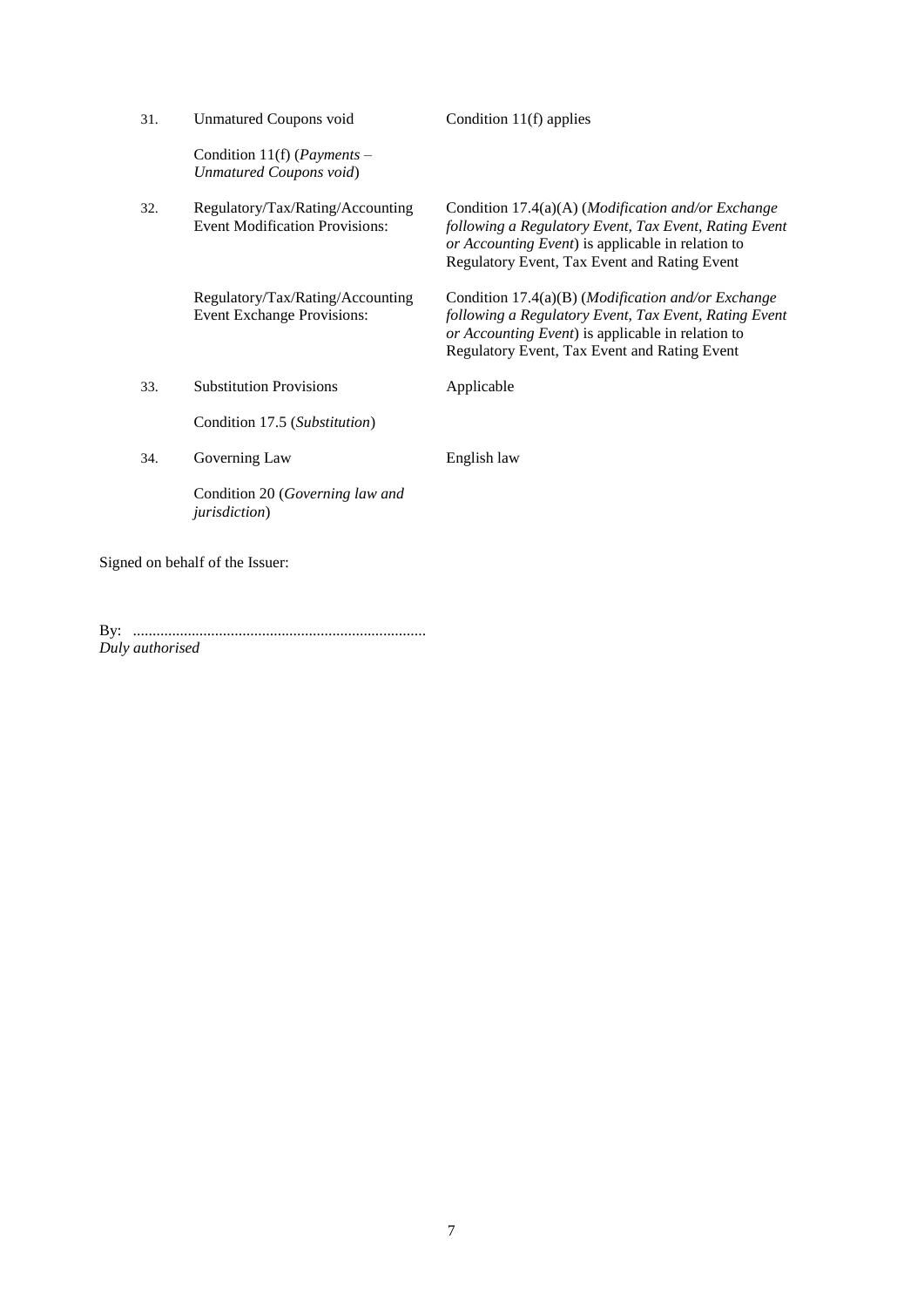### **PART B – OTHER INFORMATION**

## 1. **LISTING AND ADMISSION TO TRADING**

|    | (i)            | Listing:                                               | Official List of the Luxembourg Stock Exchange                                                                                                                                                                                                                                                                                                                                                                                                                                                                                                                                                                                                                                                                                   |
|----|----------------|--------------------------------------------------------|----------------------------------------------------------------------------------------------------------------------------------------------------------------------------------------------------------------------------------------------------------------------------------------------------------------------------------------------------------------------------------------------------------------------------------------------------------------------------------------------------------------------------------------------------------------------------------------------------------------------------------------------------------------------------------------------------------------------------------|
|    | (ii)           | Admission to trading:                                  | Application has been made for the Notes to be admitted to<br>trading on the regulated market of the Luxembourg Stock<br>Exchange with effect from the Issue Date                                                                                                                                                                                                                                                                                                                                                                                                                                                                                                                                                                 |
|    | (iii)          | Estimate of total expenses<br>of admission to trading: | €7,200                                                                                                                                                                                                                                                                                                                                                                                                                                                                                                                                                                                                                                                                                                                           |
| 2. | <b>RATINGS</b> |                                                        |                                                                                                                                                                                                                                                                                                                                                                                                                                                                                                                                                                                                                                                                                                                                  |
|    | Ratings:       |                                                        | The Notes to be issued have been rated:                                                                                                                                                                                                                                                                                                                                                                                                                                                                                                                                                                                                                                                                                          |
|    |                |                                                        | AM Best Europe:<br>$a-$                                                                                                                                                                                                                                                                                                                                                                                                                                                                                                                                                                                                                                                                                                          |
|    |                |                                                        | Fitch:<br><b>BBB</b>                                                                                                                                                                                                                                                                                                                                                                                                                                                                                                                                                                                                                                                                                                             |
|    |                |                                                        | Moody's:<br>Baa3                                                                                                                                                                                                                                                                                                                                                                                                                                                                                                                                                                                                                                                                                                                 |
|    |                |                                                        | Each of A.M. Best Europe Rating Services Ltd., Fitch Ratings<br>Limited and Moody's Investor Service Ltd. is established in the<br>EEA and registered under Regulation (EU) No 1060/2009, as<br>amended (the "CRA Regulation").                                                                                                                                                                                                                                                                                                                                                                                                                                                                                                  |
|    |                |                                                        | In general, European regulated investors are restricted from<br>using a rating for regulatory purposes if such rating is not<br>issued by a credit rating agency established in the EEA and<br>registered under the CRA Regulation unless (1) the rating is<br>provided by a credit rating agency operating in the EEA before<br>7 June 2010 which has submitted an application for registration<br>in accordance with the CRA Regulation and such registration<br>has not been refused, or (2) the rating is provided by a credit<br>rating agency not established in the EEA but is endorsed by a<br>credit rating agency established in the EEA and registered<br>under the CRA Regulation or (3) the rating is provided by a |

## 3. **ADDITIONAL INTERESTS OF NATURAL AND LEGAL PERSONS INVOLVED IN THE ISSUE**

## Save for:

(a) any fees payable to Banco Bilbao Vizcaya Argentaria S.A., Crédit Agricole Corporate and Investment Bank, Deutsche Bank AG, London Branch, J.P. Morgan Securities plc, Mediobanca – Banca di Credito Finanziario S.p.A., Merrill Lynch International, Morgan Stanley & Co. International plc and Société Générale as Joint Lead Managers; and

credit rating agency not established in the EEA which is

certified under the CRA Regulation.

(b) any fees payable to Banco Bilbao Vizcaya Argentaria S.A., Crédit Agricole Corporate and Investment Bank, Deutsche Bank AG, London Branch, J.P. Morgan Securities plc, Mediobanca – Banca di Credito Finanziario S.p.A., Merrill Lynch International, Morgan Stanley & Co. International plc and Société Générale as dealer managers in connection with the invitation by Assicurazioni Generali S.p.A. (as Offeror), addressed to holders of three series of subordinated notes issued by the Offeror, to tender their subordinated notes for cash,